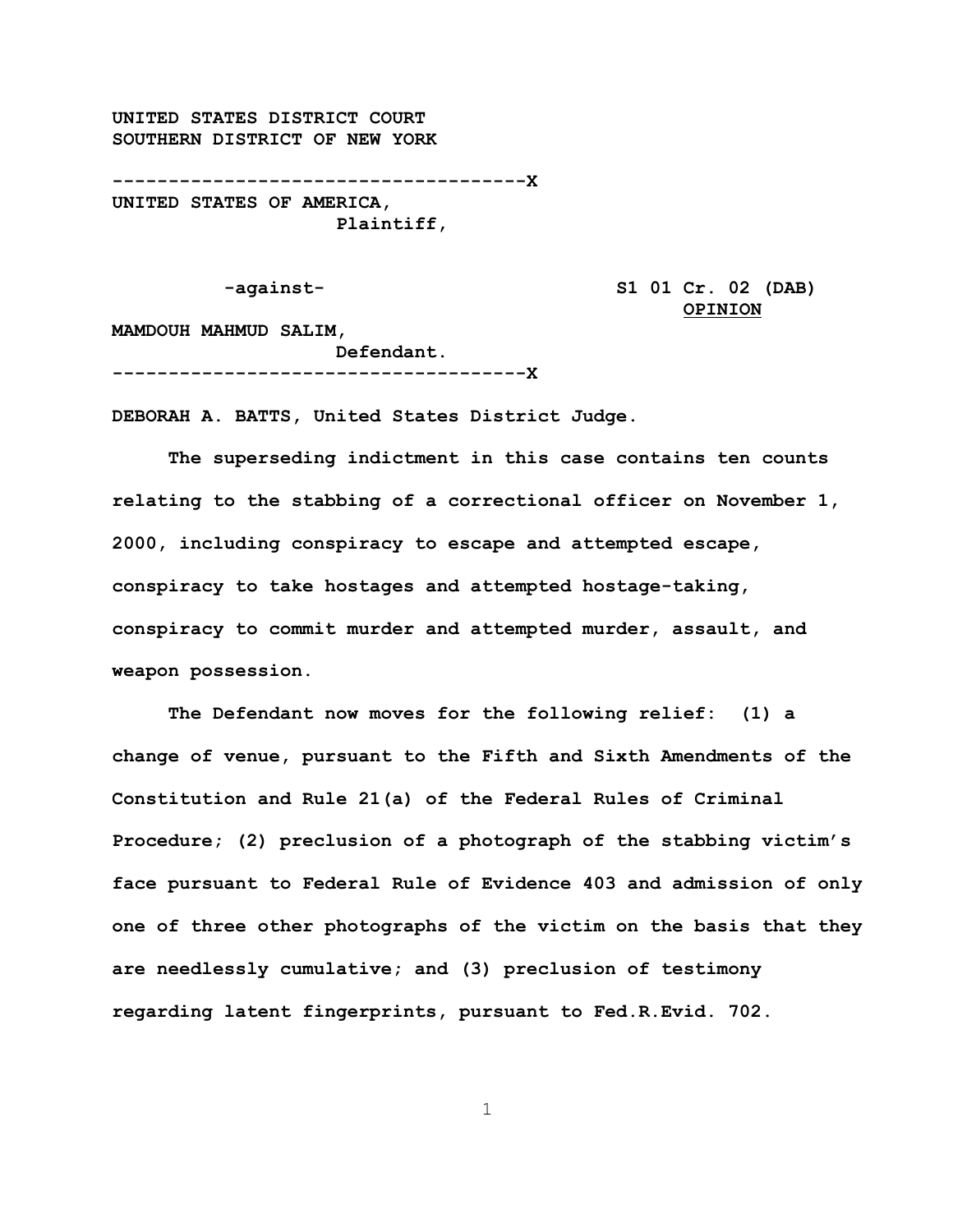#### **I. BACKGROUND**

**On February 22, 2001, Salim moved for a change of venue based upon the prejudicial effect of the publicity generated by press reports of the Embassy Bombings case and the stabbing case. On March 29, 2001, this Court denied that motion. Roughly four months later, Salim made a second motion for a change of venue following the publicity generated by the death penalty proceeding against a convicted conspirator in the Embassy Bombings case, Khalfan Khamis Mohamed<sup>1</sup>, which was summarily denied by this Court on July 11, 2001.**

**At a status conference held August 24, 2001, this Court set a trial date of September 19, 2001. At a status conference held September 18, 2001, that trial date was subsequently adjourned for at least three months in light of the September 11, 2001, terrorist attacks on the World Trade Center in New York City and the Pentagon in Washington DC. See 9/18/01 Tr. at 25.**

**Salim now moves for a change of venue on the basis of the widespread pretrial publicity surrounding September 11, 2001 and the alleged prejudicial implications on the ability of Salim to**

**<sup>1</sup>Evidence of the attack on Officer Pepe was presented to the jury in that death penalty proceeding, as the Government's theory was that Mohamed conspired with Salim on November 1, 2000.**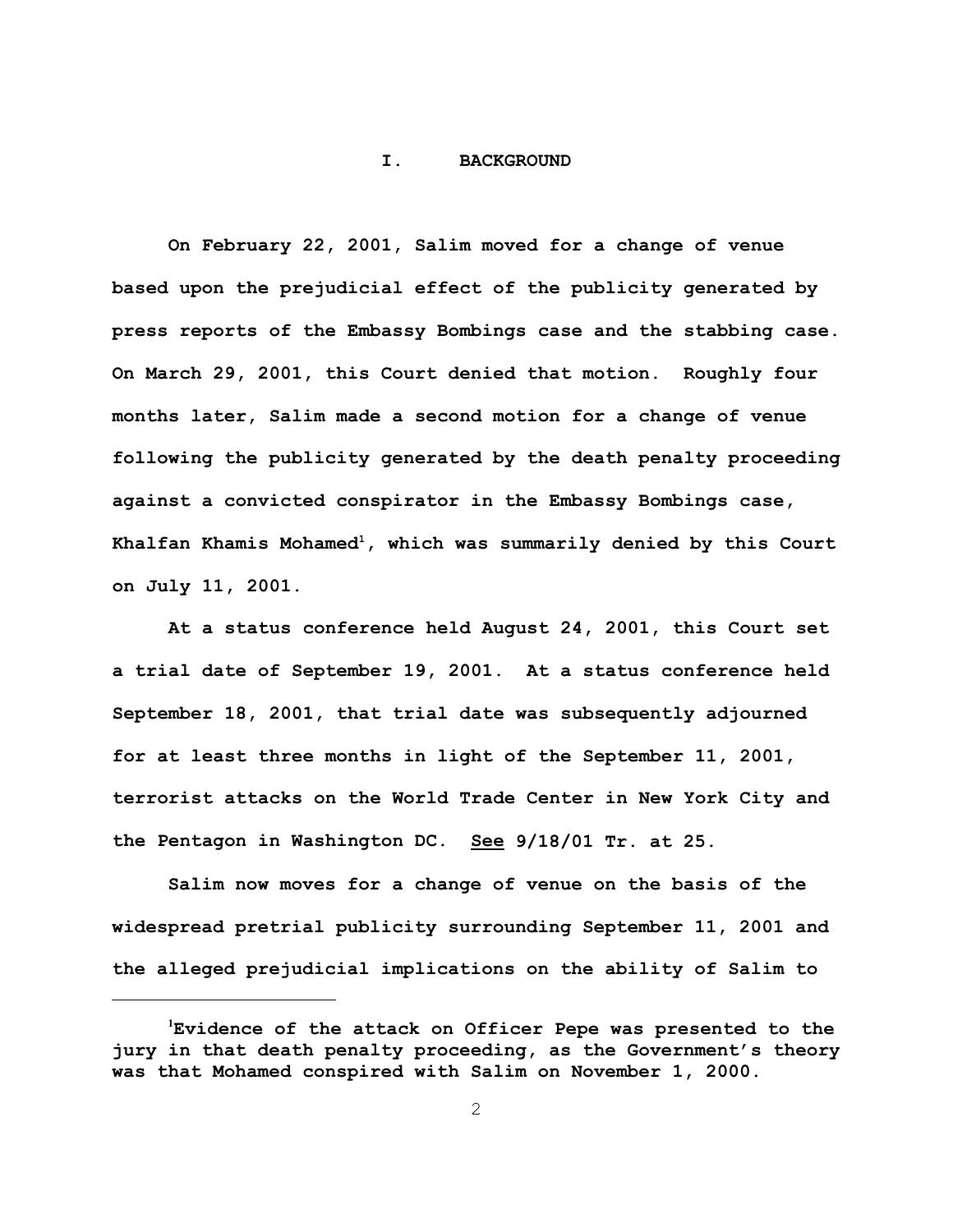**receive a fair trial in the Southern District of New York. In support of his motion, Salim submits for the Court's consideration the results of a public opinion survey ("Venue Survey") conducted during a two-week period in early January 2002 by the survey research firm, Social Science Survey Center, in six federal judicial districts: the Southern District of New York, the Eastern District of Michigan, the Northern District of Iowa, the Central District of California, the District of Colorado, and the Southern District of Florida.** 

**Salim also submits an affidavit from Professor Edward J. Bronson ("Aff."), a political scientist and a seasoned consultant to attorneys on the efficacy of various voir dire and jury selection procedures, and on the effect of pretrial publicity on fair trial rights through evaluative surveys. (Aff. ¶ 8.) Based upon the survey data and Professor Bronson's review of the instant Indictment, various hearing transcripts, media articles, and certain Court Orders, Professor Bronson has submitted an affidavit setting forth his analysis of the effect of pretrial publicity and emotions in a post September 11, 2001 world on the instant trial ("Report"), as well as a Reply affidavit to clarify matters raised in the Government's response.** 

**Professor Bronson's Report highlights the survey results he views as most significant for the fair trial rights of Salim in**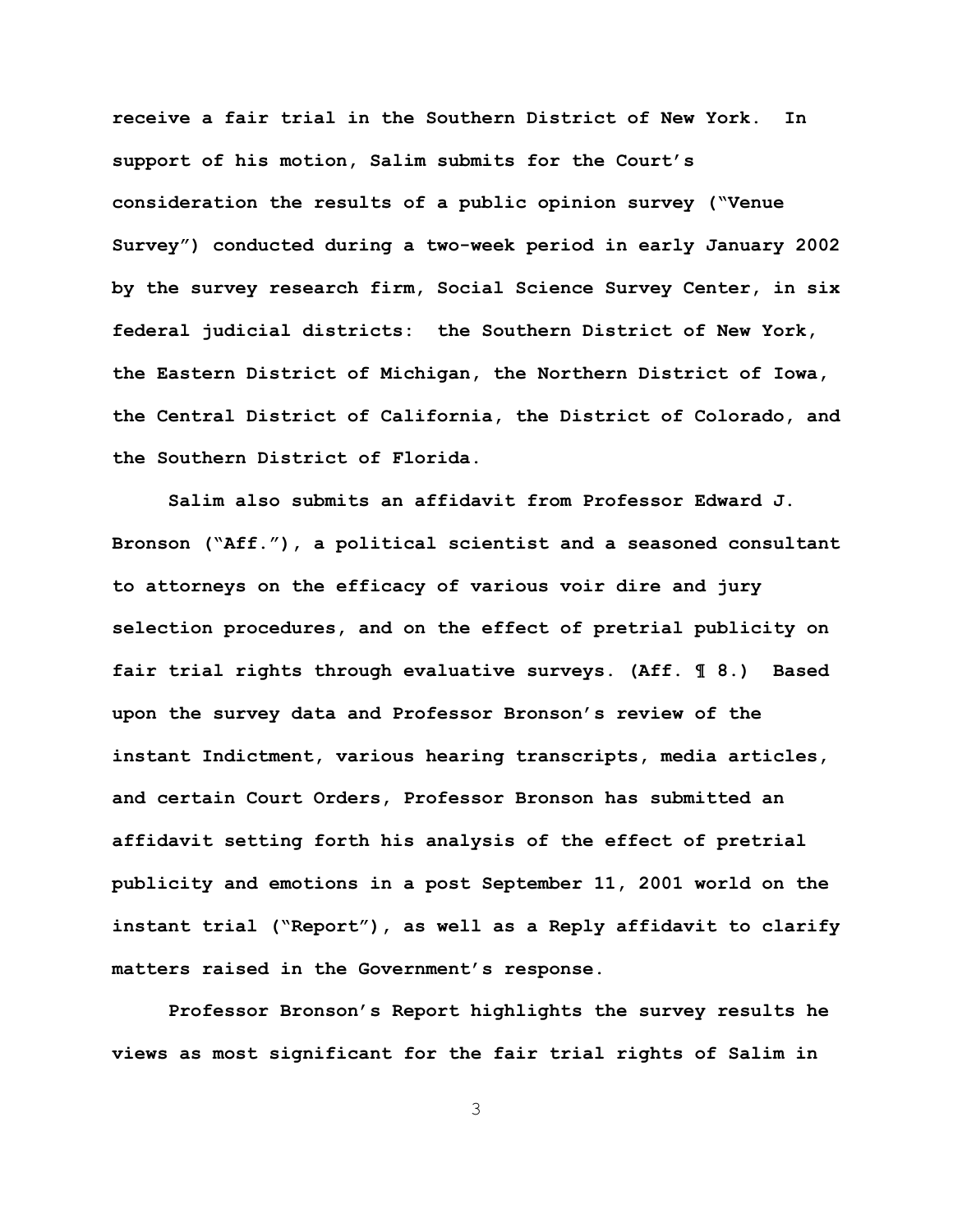**New York city, including, inter alia: (1) actual case recognition of the stabbing of Officer Pepe was "low, approximately 20 percent in New York, and somewhat lower elsewhere"<sup>2</sup> (Aff. ¶ 16); (2) upon aided recall, 26.8% of New Yorkers correctly remembered that Salim faces charges relating to the Embassy Bombings, although Professor Bronson states "Of course, this was aided recall, and not that many actual New York jurors are likely to recall that Mr. Salim is facing the bombing charges. However, the risk is much higher in New York than elsewhere." (Aff. ¶ 17); (3) 58% of New York respondents were "personally affected" by the September 11, 2001 attacks while the range in other districts was between 19.4% (CO) and 33.9% (MI) (Aff. ¶18); (4) when asked about the ability of jurors from their respective districts to be fair to a perceived Arab national, Professor Bronson found that overall "almost half" of people thought it would be difficult for their fellow citizens to be fair; New York was higher than the average of the other jurisdictions at 49.6%3 (Aff. ¶19).**

**<sup>2</sup>Given the relatively small sample sizes for the actual number of interviews completed in the five jurisdictions outside of New York and the resultant high margin for error, the survey results of those outside districts are not useful individually**; **they therefore have been used as a collective comparison to New York.**

**<sup>3</sup>New York's percentage is 14.7% higher than the average of the other five districts (34.9%). (Aff. ¶19)**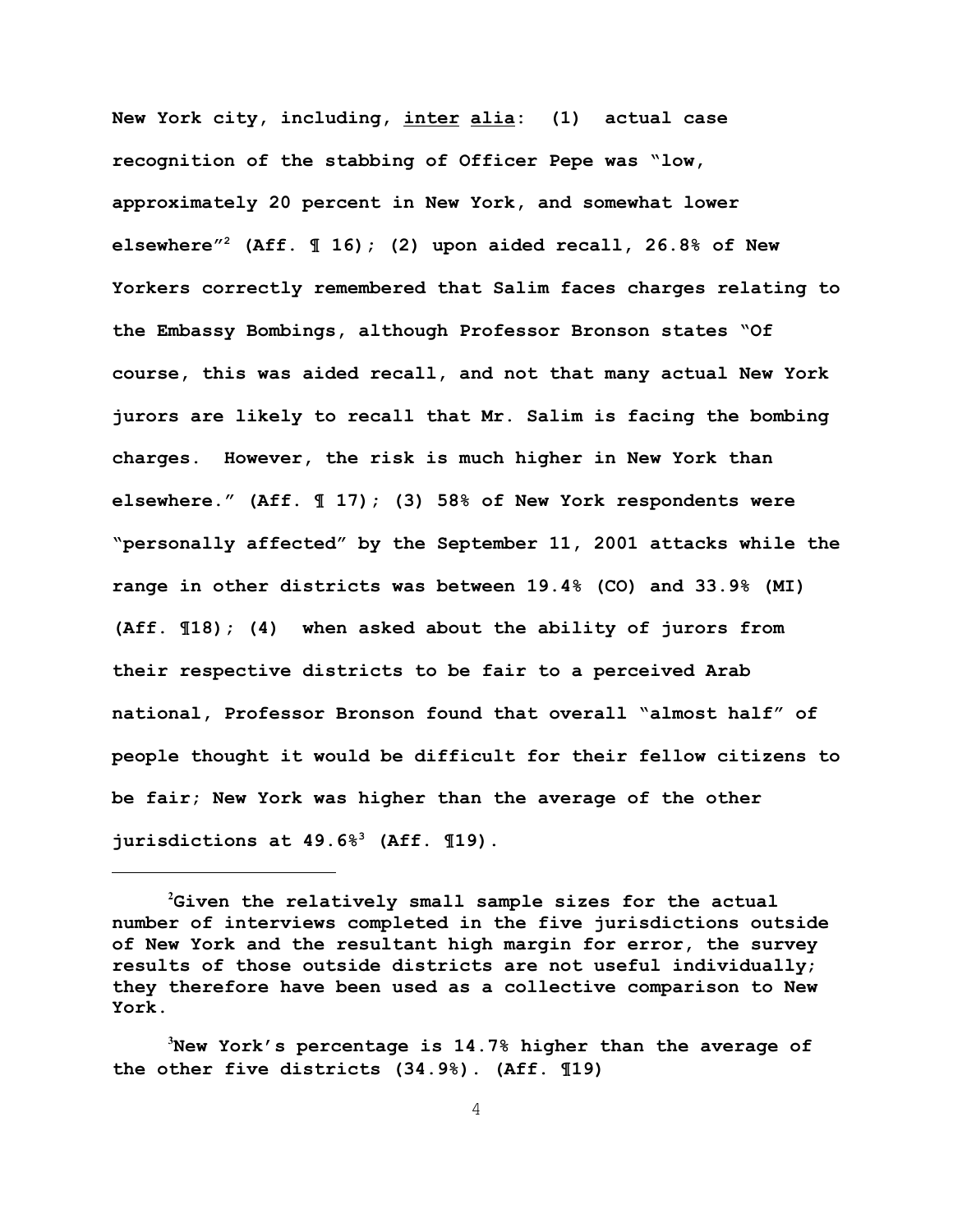**Ultimately, Professor Bronson concludes that the Survey cannot support a demonstrably true link between the deleterious impact of the events of September 11, 2001 and Salim's fair trial rights: "[W]hile there are some reasons to believe that a change of venue would be appropriate, the data do not provide the sort of clear and convincing empirical evidence that would mandate a change of venue, using the traditional ways that a venue survey measures prejudice....The survey...cannot provide strong evidence on the linkage between the special prejudice in New York arising from the events of September 11 and the fair trial rights of the defendant." (Aff. ¶¶ 20-21.)**

**In support of his in limine motion seeking photograph preclusion, Defendant submits four color photographs depicting the victim after the stabbing.**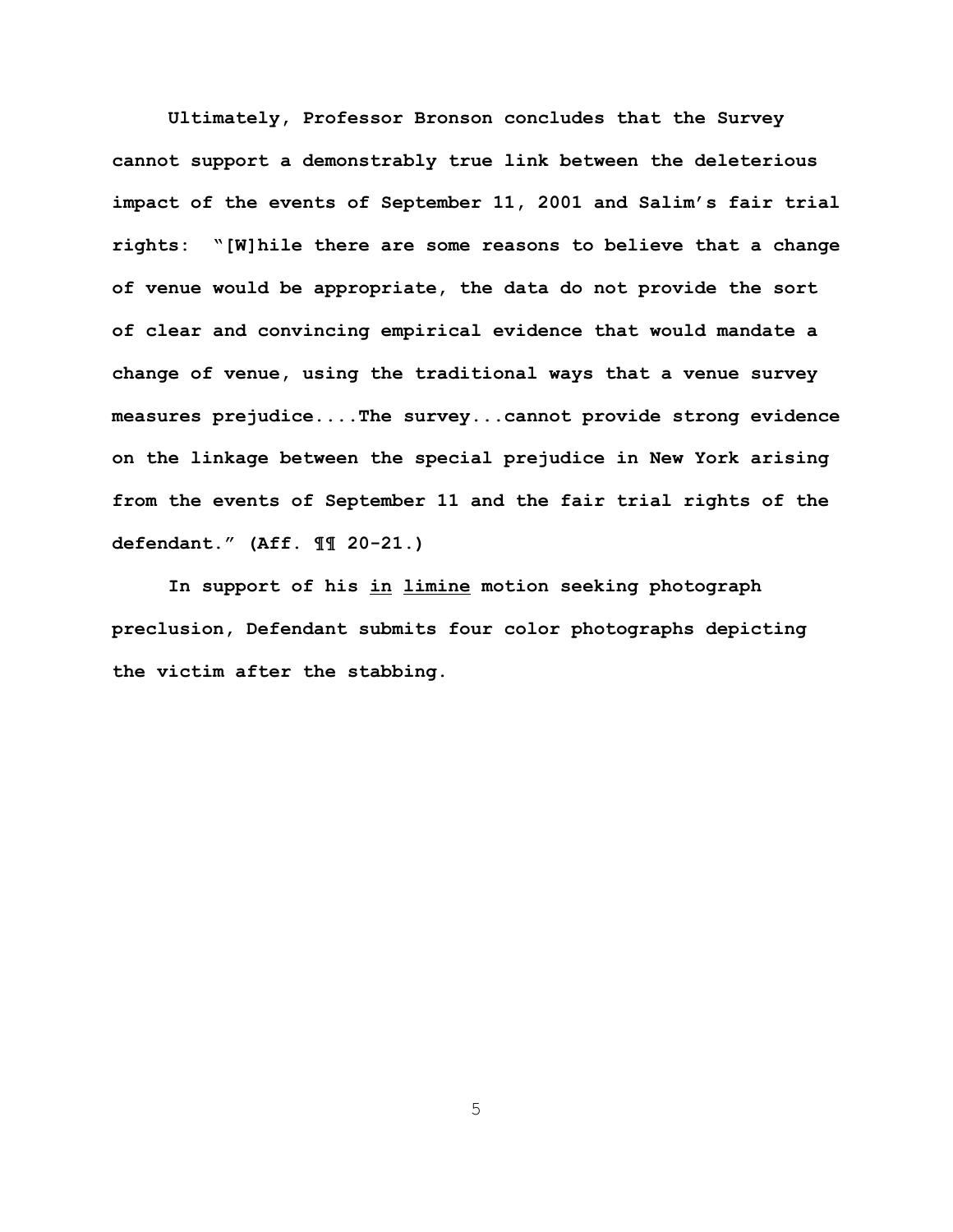#### **II. DISCUSSION**

# **A. Change of Venue**

**As previously discussed by this Court in United States v. Salim, 151 F.Supp.2d 281 (S.D.N.Y. 2001), Rule 21(a) of the Federal Rules of Criminal Procedure mandates a transfer of venue only if a court is satisfied "that there exists in the district where the prosecution is pending so great a prejudice against the defendant that the defendant cannot obtain a fair and impartial trial at any place fixed by law for holding court in that district." Fed.R.Crim.P. 21(a). Traditional factors for assessing the risk of presumed prejudice include but are not limited to, the extent to which the government is responsible for generating the publicity, the extent to which the publicity focuses on the crime rather than on the individual defendant charged with it, and other factors reflecting on the likely effect of the publicity on the ability of potential jurors in the district to hear the evidence impartially. See United States v. Maldonado-Rivera, 922 F.2d 934, 967 (2d Cir. 1990). To succeed on a motion to change venue, the Defendant must show a "reasonable likelihood" that prejudicial news prior to trial will prevent a fair trial. Id. at 966-67.**

**Formerly, this Court found that the nature of the pretrial**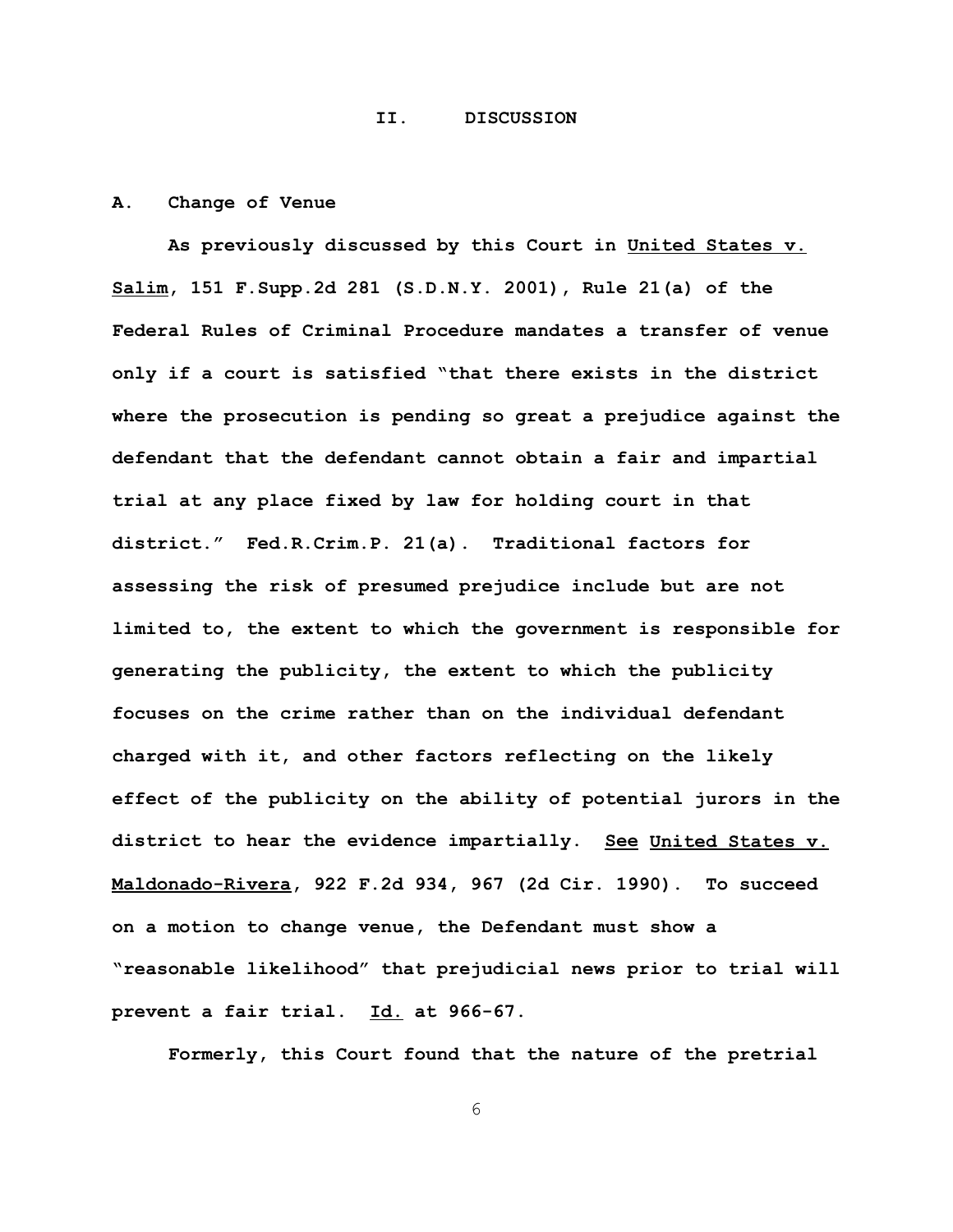**publicity in this case failed to illustrate the extreme circumstance of a deeply rooted pattern of prejudice necessary to show that an impartial jury could not be selected in the Southern District of New York despite careful voir dire questioning. See Salim I, 151 F. Supp.2d at 283 (listing cases). Specifically, this Court distinguished this case at the time from the McVeigh case, 918 F.Supp. 1467, 1473 (W.D. Okla. 1996), where that Court had serious doubt in the ability of all Oklahoma jurors to feel anything but a "personal stake in the outcome."**

 **Indeed, such absence of pervasive case-specific recognition seems to be fully supported by the instant Venue Survey and Report. As Bronson states: "Case recognition of the stabbing of Officer Pepe was low" and "not that many actual New York jurors are likely to recall that Mr. Salim is facing the bombing charges." See Aff. ¶¶ 16, 17. The central question facing this Court now, then, is whether, even absent the prevalence of case-specific prejudicial pretrial publicity, the events of September 11, 2001 have so incapacitated potential jurors drawn from the Southern District of New York that a fair trial here for Salim would be unlikely.** 

**Defendant urges this Court to do just that, upon a theory that prejudice arises because of the "seamless web that associates [Salim] in the embassy bombings, the 9/11 bombings,**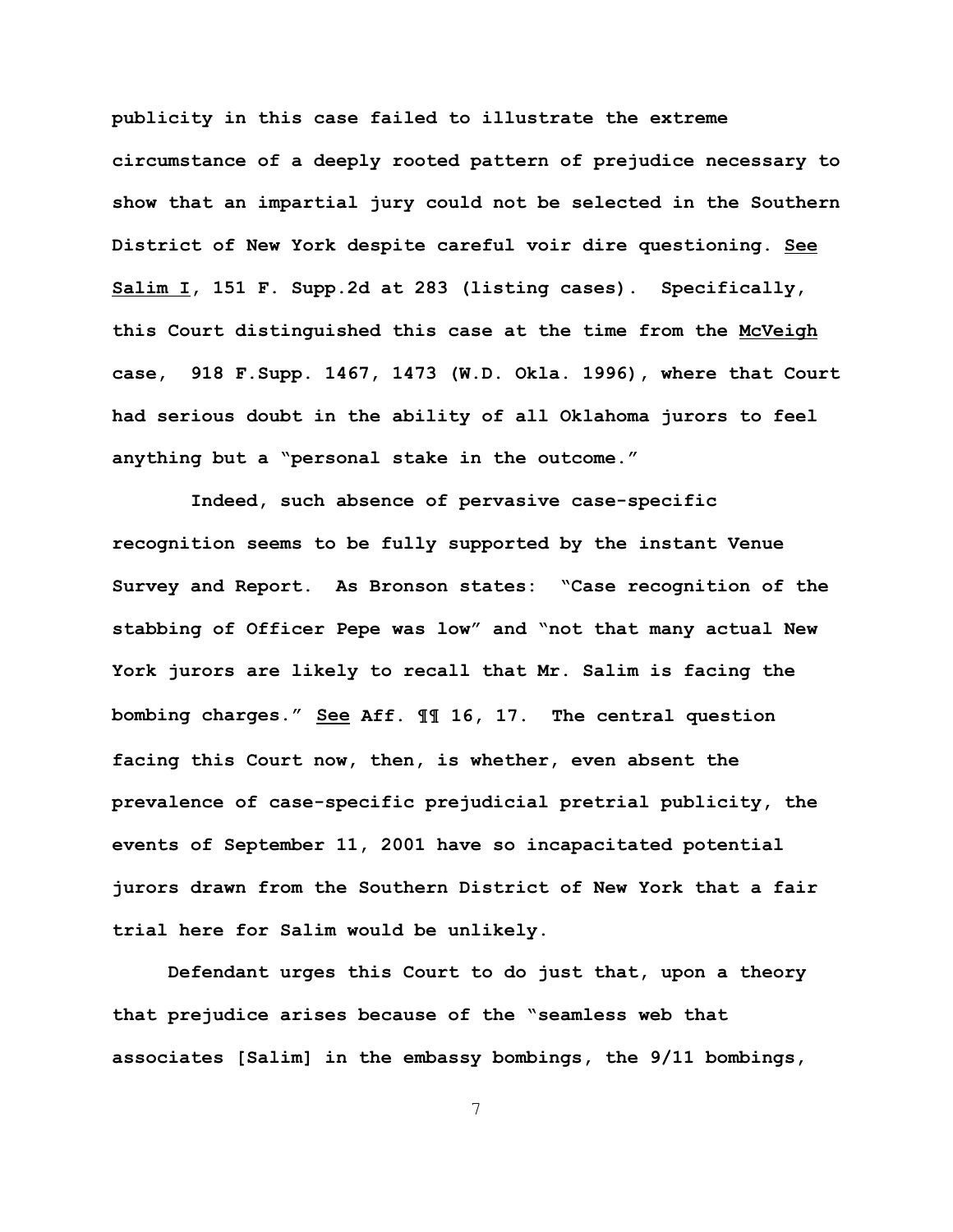**the Metropolitan Correctional Center--and who is housed there- and his Arab name and appearance." Def. Mem. Law at 5 (quoting Aff. ¶ 3). The Government urges this Court to find that the instant case, in which the crimes charged are not crimes of terrorism, "has nothing to do with terrorism in general or the World Trade Center attack in particular." Govt. Mem. Law at 5. The Government points, specifically, to the fact that no evidence will be presented in the Government's case-in-chief that Salim has any connection to a terrorist group. See id.**

**The Government's response, however, does not address the eventuality that through a possible defense case, Salim will indeed be associated with crimes of terrorism, not on the Government's case-in-chief, but on the Government's possible rebuttal case.<sup>4</sup> The Court cannot wait until after trial has commenced to contemplate such a contingency. It is the Court's responsibility to assess the possible prejudicial effect of pretrial publicity based upon the possibility that evidence connecting Salim to terrorism may be presented.** 

**Having done so, the Court concludes that the Defendant does**

**<sup>4</sup>The Court has previously delineated the narrow circumstances by which the Government's proposed rebuttal case could become relevant. See Court's Orders dated August 21, 2001 and August 23, 2001; see also August 24, 2001 Tr. at 7-11 (discussing circumstances when Government's rebuttal case could become relevant)**; **September 18, 2001 Tr. at 7, 11-12 (same).**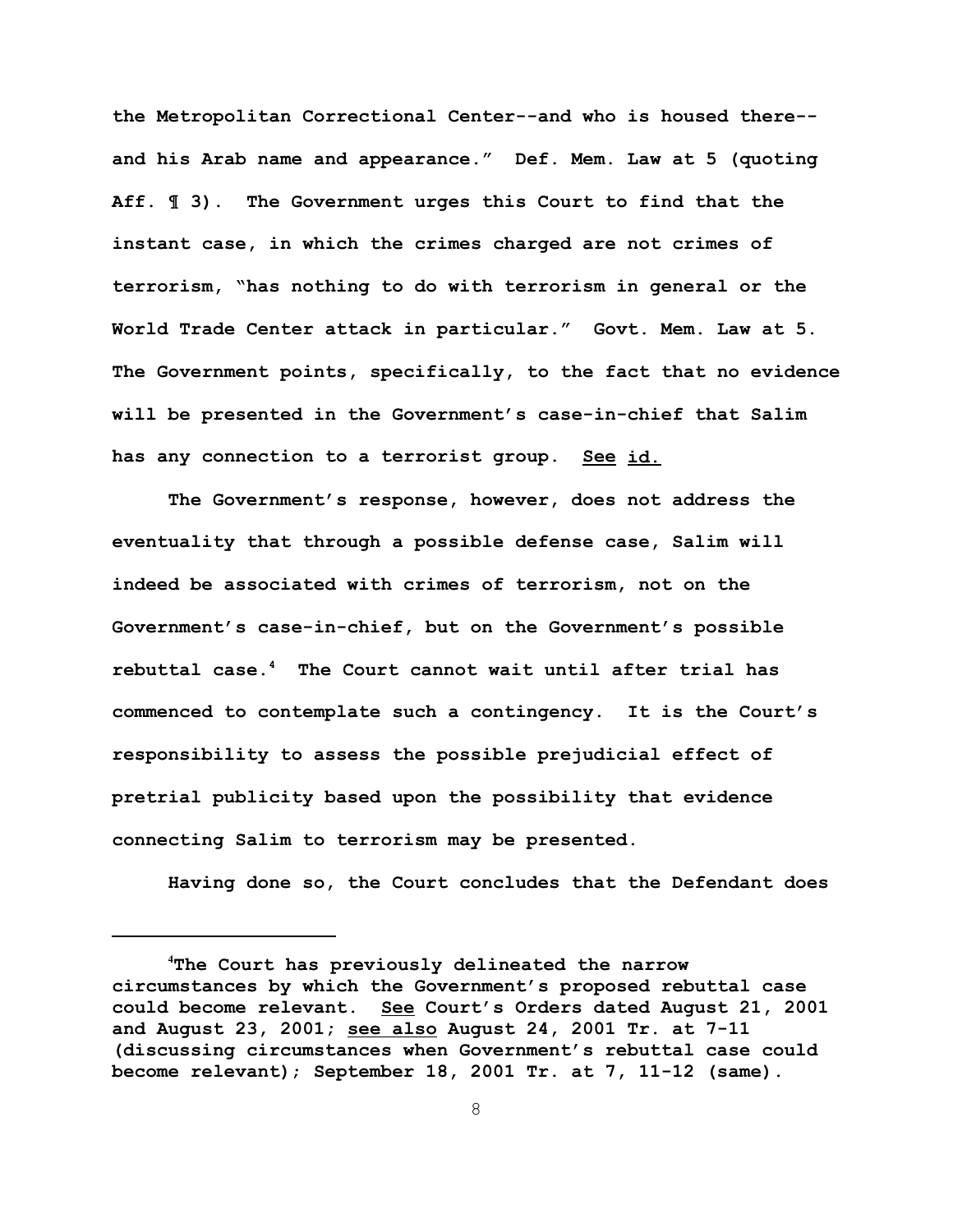**not meet the high standard necessary to establish presumed prejudice so that careful voir dire questioning and other methods aimed at garnering a fair trial are rendered futile. Defendant's own consultant found that the Survey demonstrates that "[u]nlike the situation in the Oklahoma bombing,...here neither the defendant nor even the crime with which he is charged is well known" and that survey results "made it difficult for [the consultant] to justify that need [to change venue] to the Court." Aff. ¶ 3. Professor Bronson also makes clear that "not that many actual New York jurors are likely to recall that Mr. Salim is facing the [embassy] bombing charges." Aff. ¶ 18.** 

**The Survey reported that New York respondents were slightly over twice as likely to have been personally affected by the tragic events of September 11, 2001 (at 58%) and the Report discussed the implication that connection might have for an individual faced with serving as an impartial juror in the instant trial. However, Professor Bronson's observation that "[j]urors who were personally affected by the events of September 11 are an obvious risk to the fair trial rights of Mr. Salim" (Aff. ¶ 18), does not mandate a change of venue in and of itself. In questioning potential jurors, it is not the fact that they may have been personally affected by the events of September 11, 2001 that is dispositive; it is their sworn response whether that**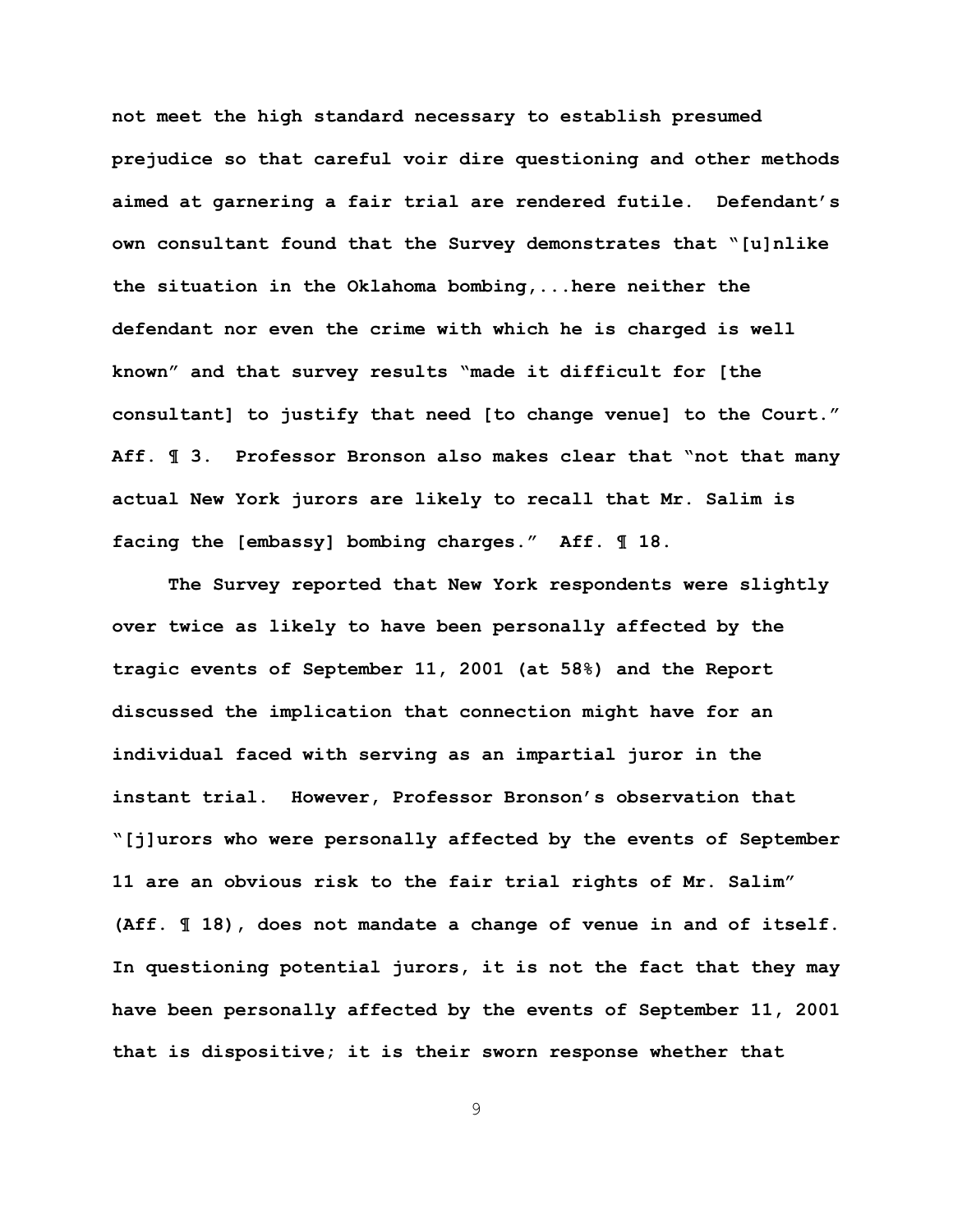**connection makes it difficult for them to be fair and impartial jurors for the parties in this case. Precautions can function to assure the selection of an unbiased jury. Specifically, careful voir dire questioning on this topic, accompanied by the assembling of a jury pool significantly larger than the normal size, will be sufficient in detecting and eliminating any prospective jurors prejudiced by their personal connection to September 11, 2001.** 

**Finally, the Survey emphasizes what has since become apparent, that the events of September 11, 2001 have had the unfortunate effect of increasing the prejudice and animosity towards Arab nationals nationwide.<sup>5</sup> The Survey found that New York respondents' belief that it would be "hard" for New York jurors to be fair to an Arab national charged in an attack against a correctional officer was at 49.6%, while the average of the other five districts was 34.9%. These results, particularly with a difference of only 14.7%6, does not translate into a finding of**

<sup>5</sup>**The Government's argument that Question 10 was fatally flawed in that it did not ask the respondent's personal feelings of prejudice towards Arabs is unpersuasive, since, as Professor Bronson makes clear, professional standards dictate that the questions be worded as they were. See Def. Mem. Law at Ex. B.**

**<sup>6</sup>Indeed, Professor Bronson expressed surprise at the relatively small difference and attributes it to the fact that the district in Florida ranked even higher than New York in the**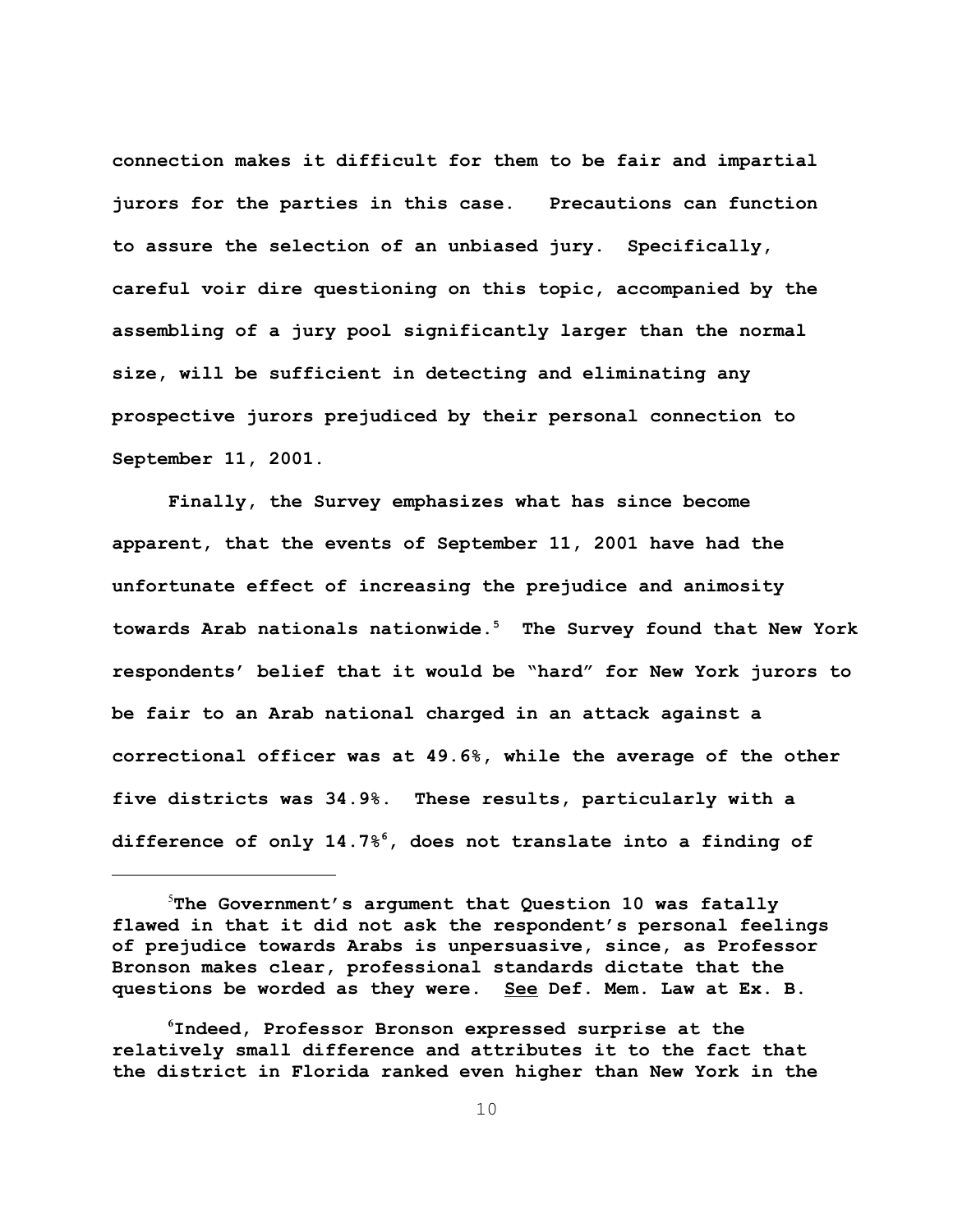**special prejudice in New York City against Arab nationals such that no New York juries can be empaneled which could be fair and impartial. While Defendant is correct that indeed, the tragedy has evoked a veritable "tidal wave" of passions (Def. Mem. Law at 6), and while New York residents are particularly hard hit because of the destruction of the World Trade Center and considerable loss of loved ones, the tidal wave is of national, not just local, proportions. As the Defense's own consultant acknowledges, the Survey "cannot provide strong evidence on the linkage between the special prejudice in New York arising from the events of September 11 and the fair trial rights of the defendant." Aff. ¶21.** 

**On these very specific facts, this Court is unwilling to find that there exists the rare circumstance of so great a prejudice in one of the largest and most racially, ethnically, and culturally diverse districts in the country that the Court simply could not believe, as a matter of law, the answers of jurors as to their ability to be impartial. As discussed supra, a careful and searching voir dire and expanded jury pool are remedies used routinely in high-profile cases and are appropriate here.7**

**percentage of respondents who cited a difficulty for members in their respective communities to be fair. See Aff. ¶ 20.**

**<sup>7</sup>Indeed, much of Professor Bronson's Report is devoted to the recommendation of protective voir dire procedures this Court**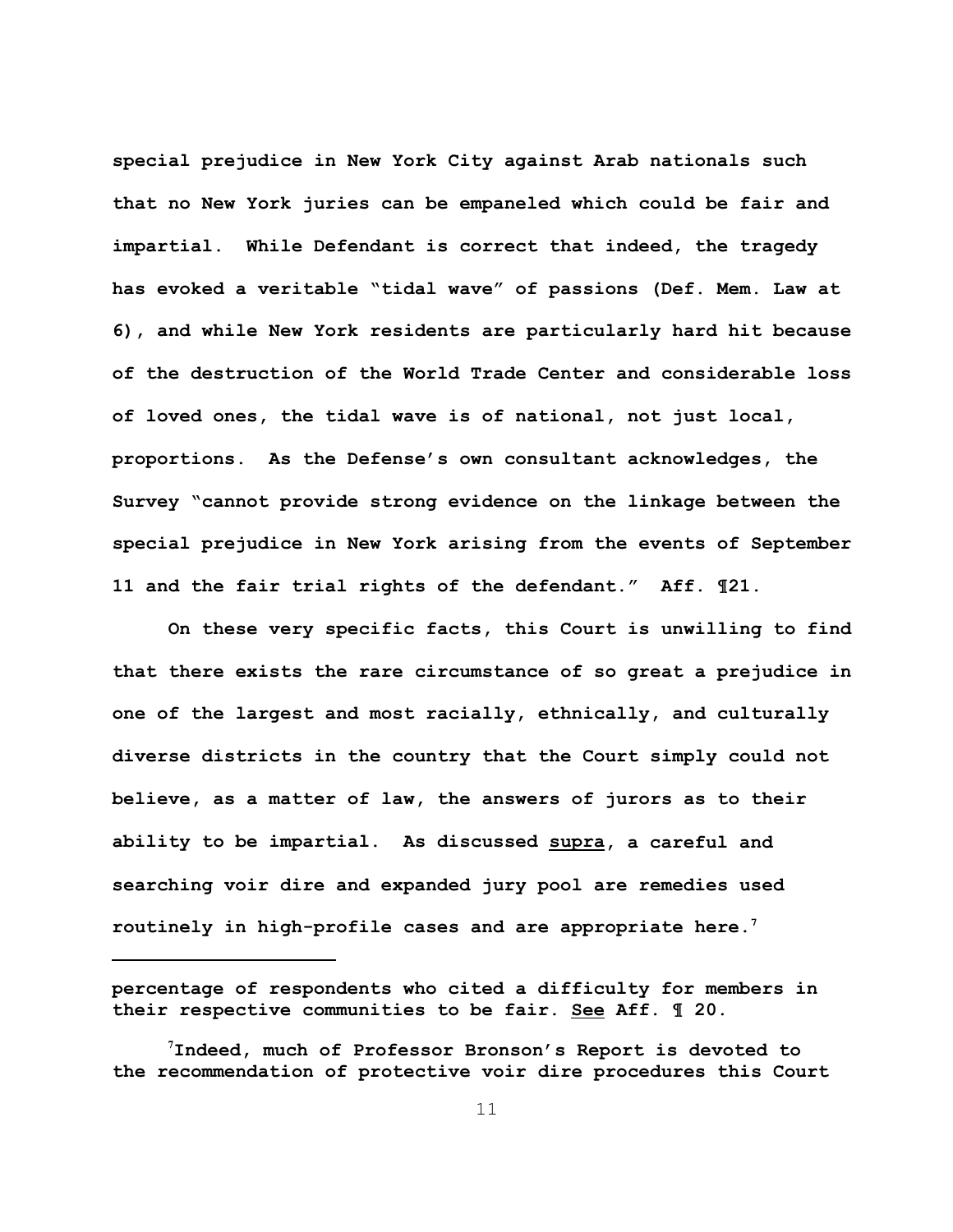# **B. Exclusion of Photographs**

**As the Government's responsive papers make clear, its intent is to introduce only one of three photos depicting Mr. Pepe on his back on a MCC health services stretcher with his forehead bandaged with gauze. Accordingly, Defendant's motion to prohibit the Government from offering more than one of these photos as needlessly cumulative has been mooted. What remains for the Court's decision is whether the close-up photograph of Mr. Pepe's bandaged and bloody face, taken shortly after the surgery to remove the comb, should be excluded as more prejudicial than probative under Rule 403.**

**Federal Rule of Evidence 403 provides that "[a]lthough relevant, evidence may be excluded if its probative value is substantially outweighed by the danger of unfair prejudice, ... or by considerations of ... needless presentation of cumulative evidence." The Advisory Committee Notes to Rule 403 define "undue prejudice" as an "undue tendency to suggest decision on an improper basis, commonly, though not necessarily, an emotional one." The Notes are in accord with major treatises on the topic**

**has traditionally utilized in the past: a comprehensive jury questionnaire, an expanded jury pool, individualized voir dire when indicated for the "for cause" portion of the examination, and attorney input on the content of the voir dire.**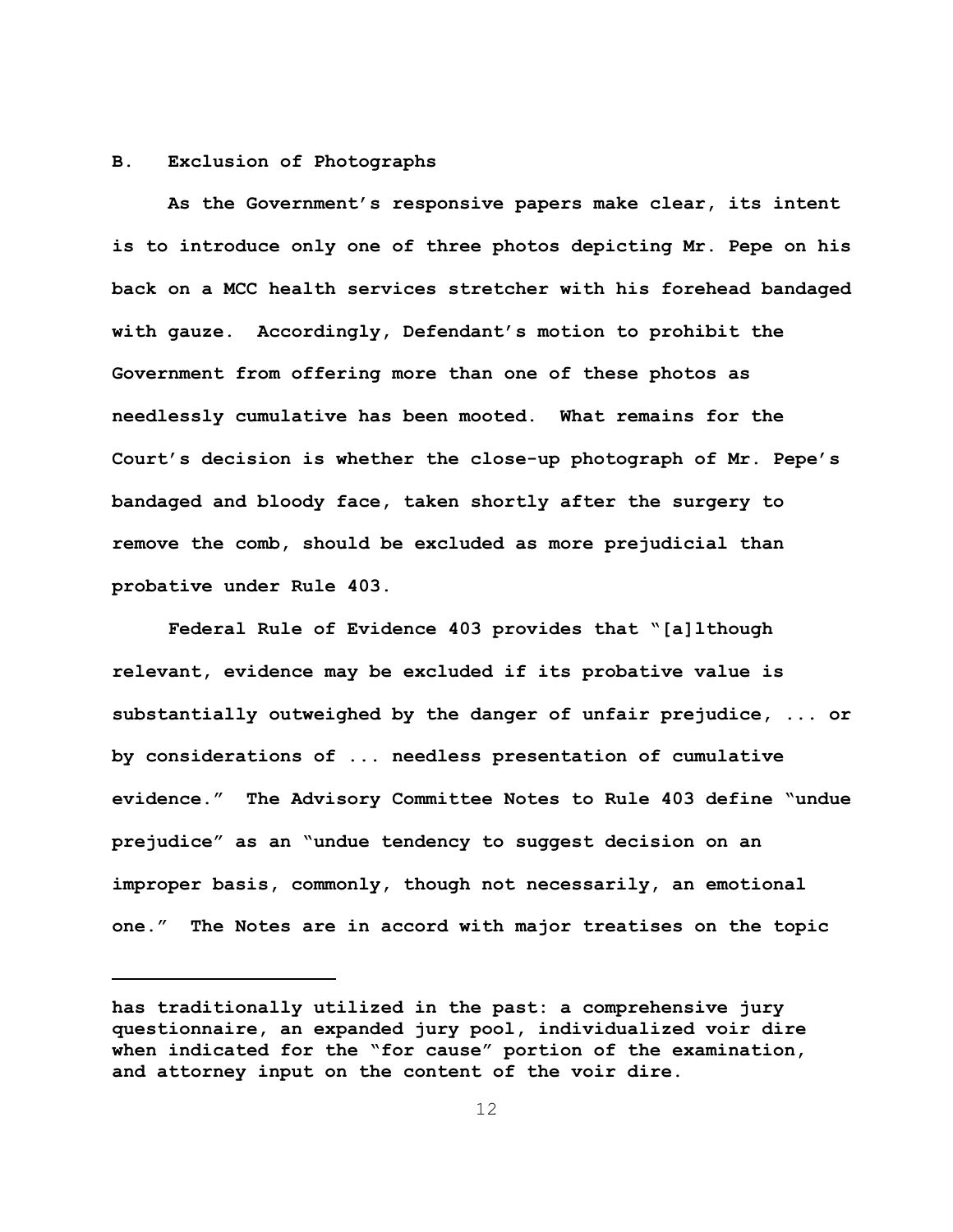**by elaborating that "the availability of other means of proof may also be an appropriate factor" for consideration in the balancing test. See Fed.R.Evid. 403, Adv. Comm. Notes; see, e.g., 22 Charles A. Wright & Kenneth Graham, Jr., Federal Practice and Procedure, § 5214 (1978 ed.)("The prejudice to an opponent can be said to be 'unfair' when the proponent of the evidence could prove the fact by other, non-prejudicial evidence.").** 

**Photographs depicting the bloody victim in a trial have routinely been the subject of Rule 403 objections, and the Second Circuit has made clear that the graphic or disturbing nature of a photograph alone is not enough to render it inadmissible. See United States v. Velazquez, 246 F.3d 204, 210-211 (2d Cir. 2000). Rather, the analysis hinges upon whether the photograph is relevant to the resolution of some disputed point in a trial or otherwise aids a jury in a factual determination. Id; see also United States v. Lopez, 271 F.3d 472, 482 (3d Cir. 2001)(affirming admission of photographs depicting victim's injury where charge required proving element of "serious disfigurement by mutilation"); United States v. Allen, 247 F.3d 741, 793 (8th Cir.), petition for cert. filed, No. 01-7310 (U.S. Oct. 22, 2001)(affirming admission of autopsy photographs showing entry angles of the bullets, locations of each wound, and extent of**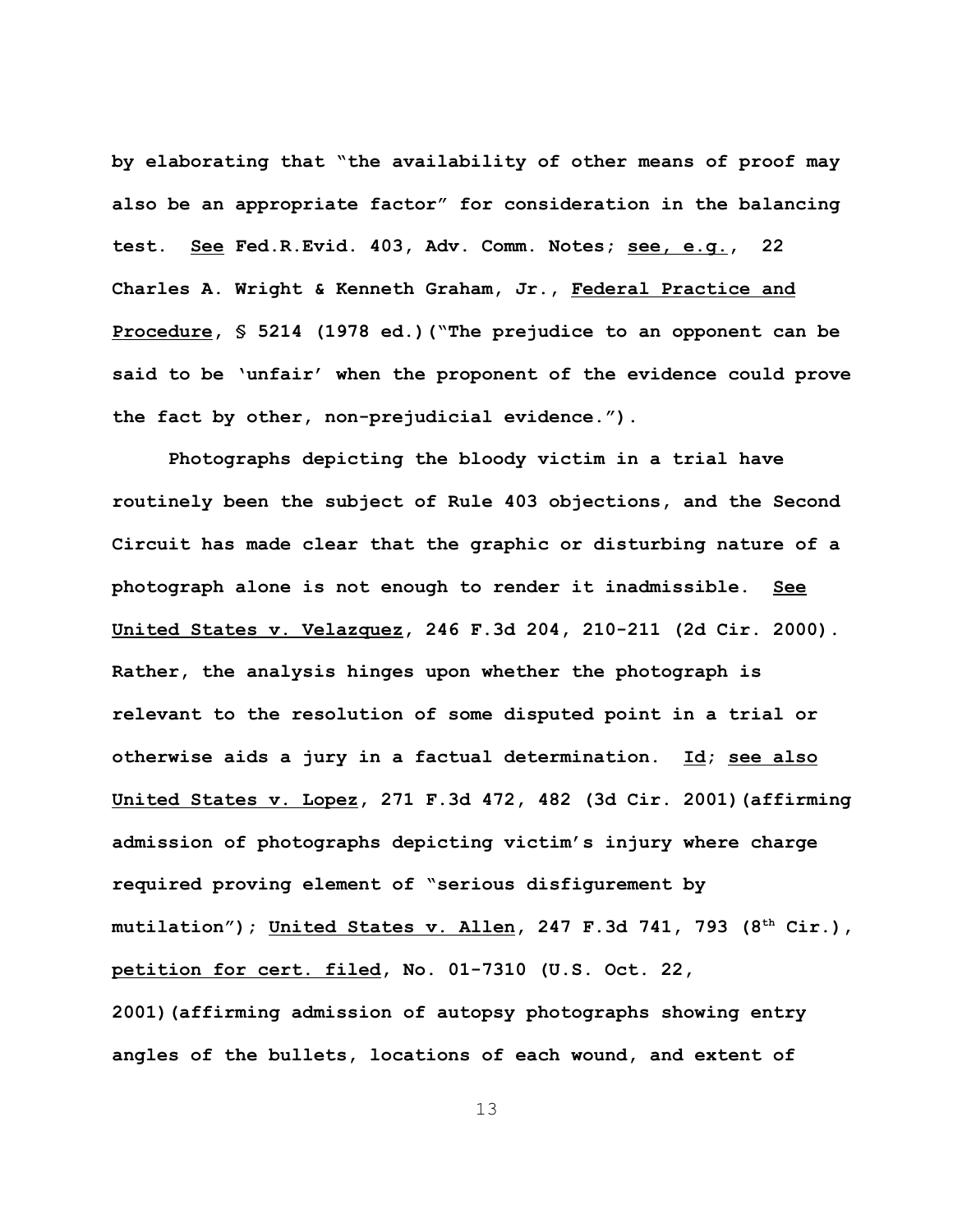**injuries caused as important aid to jury in determining relative positions of victim and shooters as each shot was fired, which was key issue during trial directly impacting on defendant's culpability); United States v. Salameh, 152 F.3d 88, 122-23 (2d Cir. 1998)(affirming admission of "disturbing" photographs depicting victims killed in World Trade Center bombing because "they were probative of the nature and location of the explosion that killed the victims, which the defendants disputed at trial."); U.S. v. Ingle, 157 F.3d 1147 (8th Cir. 1998)(affirming admission of crime scene and autopsy photographs where photos were admitted not only to show how victim died, but also to corroborate witness testimony, to demonstrate extent of defendant's knowledge of details of the crime, and to assist jury in understanding medical examiner's testimony); United States v. Eyster, 948 F.2d 1196, 1212 (11th Cir. 1991)(citing prejudice in the inclusion of a "disturbing" photograph of a smuggler's body where "the manner of death of the body was not an issue for the jury to resolve.").**

**Accordingly, the resolution of this issue hinges first upon a determination of the probative value of this photograph to any issue at dispute in trial. Defendant argues that the postoperative photograph "does not tend to prove any contested issue in this case. Mr. Pepe's regrettable condition after his**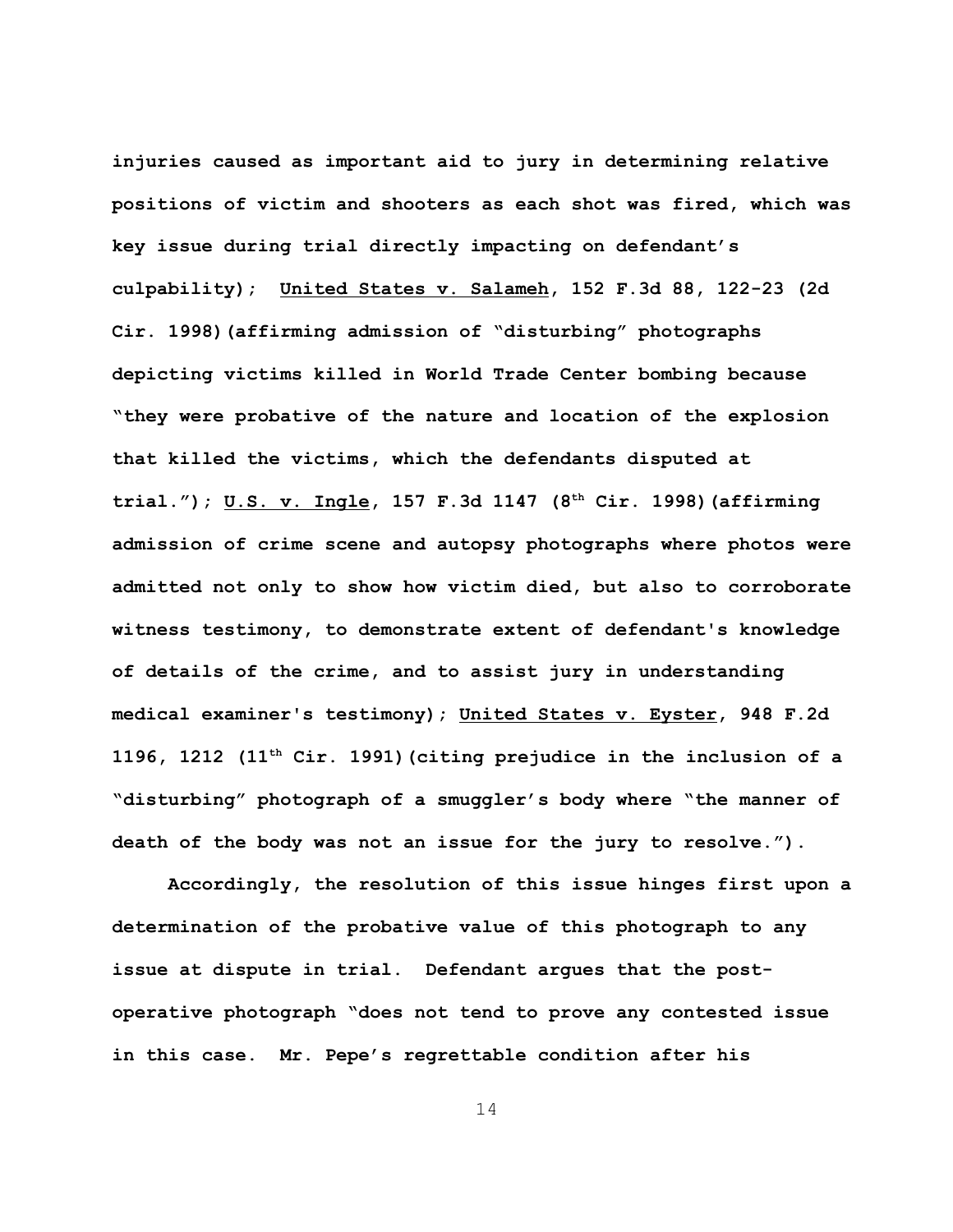**operation on November 1, 2000 is totally irrelevant to the issues in this trial." Def. Mem. Law at 5. Defendant further argues the photograph's irrelevance given the existence of other testimonial, photographic, and CAT scan photos showing that Mr. Pepe had a comb thrust into his eye which entered more than two inches into his brain and that the comb was removed by drilling into his skull and reflecting a portion of his scalp. See id. The Government responds that the challenged photograph: "shows the nature, extent, and severity of Officer Pepe's injuries. It shows, in addition to the knife wound where Officer Pepe's left eye once was, a right eye that is swollen shut, bruises on his face, and blood in his nostrils and mouth. It shows that Officer Pepe was beaten as well as stabbed...The extensive and severe injuries depicted in the photo also prove that the stabbing was not an accident, a defense [raised by Salim]." Govt. Mem. Law at 20.**

**The Government is correct in its assessment that the depiction of the nature and extent of a victim's injuries can certainly be relevant and probative of intent, particularly where the Defendant places intent in dispute at trial. See, e.g., Allen, 247 F.3d at 793 ("The [autopsy] photographs were also probative of intent--another aspect of each defendant's culpability--by showing the extent of damage caused by the choice**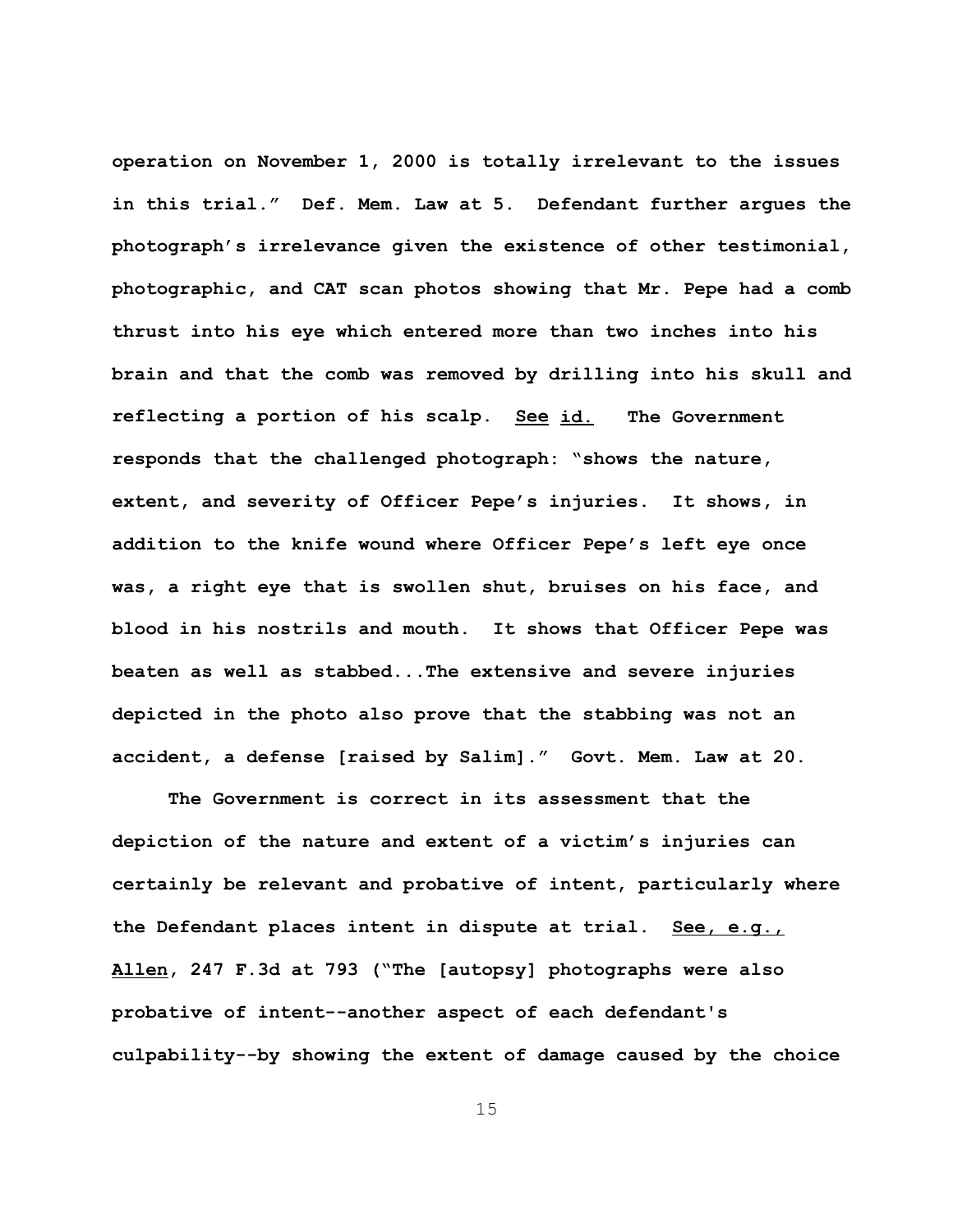**of using hollow point ammunition during the robbery.") Had this close-up photograph of Mr. Pepe's face been taken after the attack but before the invasive surgical procedure at Belleview, this Court would agree that such a photograph could have been probative of intent. The difficulty arises where the photograph is postoperative and does not necessarily reflect the state of Mr. Pepe's face after the attack, but after invasive surgery was performed (including drilling into his skull) to save Mr. Pepe's life. Thus, its evidentiary value for the purpose cited by the Government--to show that Pepe was beaten as well as stabbed--is diminished by the presence of possible post-operative trauma. See Fed.R.Evid. 403 (citing confusion of issues or misleading the jury as appropriate factors for consideration).**

**Accordingly, given the disturbing nature of the close-up photograph of Mr. Pepe's bloodied and lacerated face combined with the potential for confusing the issues or misleading the jury, this Court finds that it should be excluded as more prejudicial than probative under Federal Rule of Evidence 403. Should the Government be able to show to the satisfaction of the Court that the photograph is an accurate rendition of Mr. Pepe's injuries from the alleged beating and stabbing alone and not also the necessary result of post-operative trauma, this Court will revisit**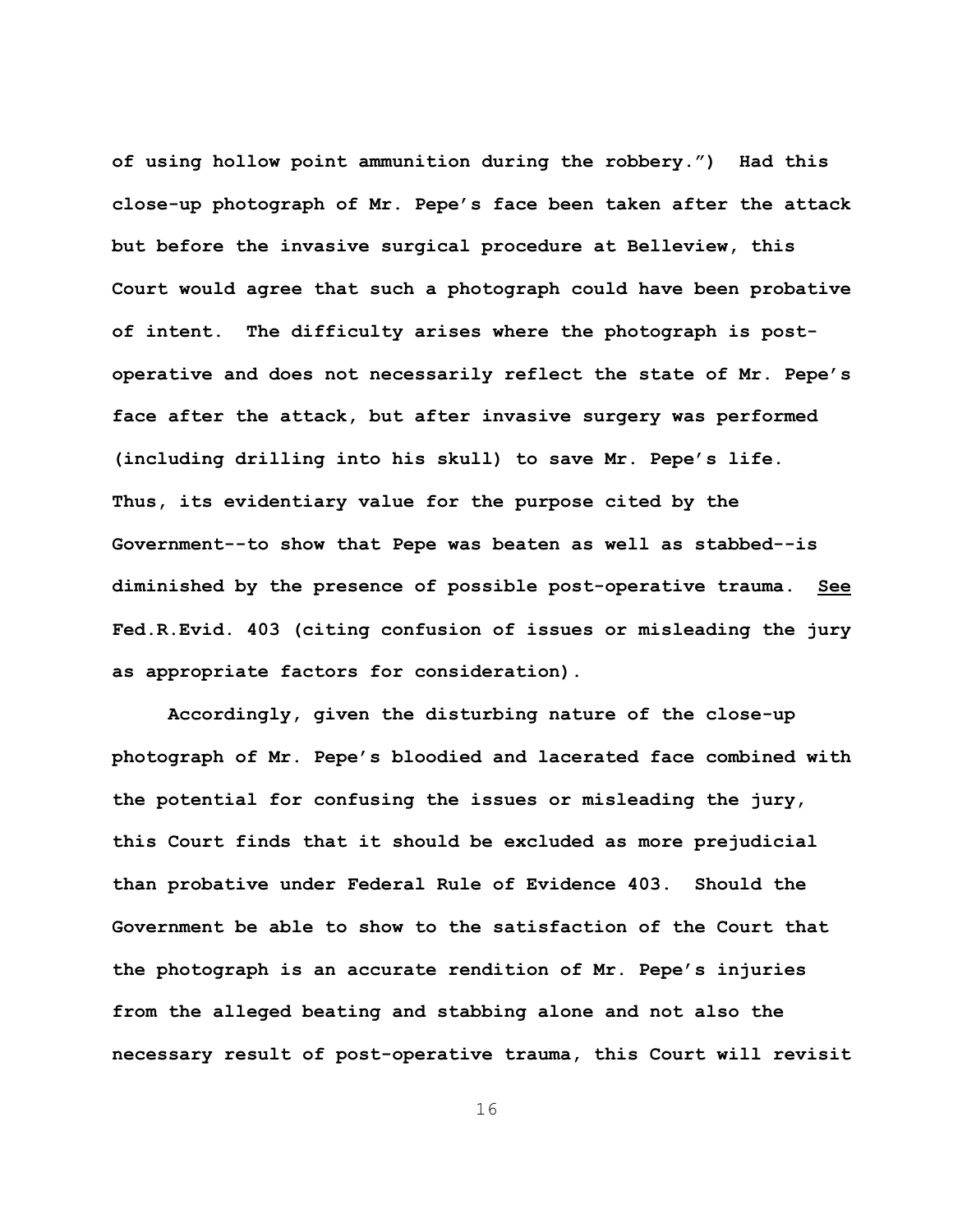**the issue of this photograph's admissibility.**

**C. Testimony of Government's Fingerprint Expert**

**In the challenge to the Government's proposed expert testimony regarding fingerprint identification, Defendant relies exclusively on United States v. Plaza, 2002 WL 27305 (E.D.Pa. Jan. 7, 2002), which precluded expert testimony that a defendant's fingerprints matched latent fingerprints pursuant to the standard established in Federal Rule of Evidence 702.**

**The 1993 Daubert ruling of the U.S. Supreme Court charges trial judges with the responsibility of acting as "gatekeepers," where specifically, the Federal Rules of Evidence "assign to the trial judge the task of ensuring that an expert's testimony both rests on a reliable foundation and is relevant to the task at hand." Daubert, 509 U.S. at 597. In particular, Fed.R.Evid. 702 states:**

> **If scientific, technical, or other specialized knowledge will assist the trier of fact to understand the evidence or to determine a fact in issue, a witness qualified as an expert by knowledge, skill, experience, training, or education, may testify thereto in the form of an opinion or otherwise, if (1) the testimony is based upon sufficient facts or data, (2) the testimony is the product of reliable principles and methods, and (3) the witness has applied the principles and methods reliably to the facts of the case.**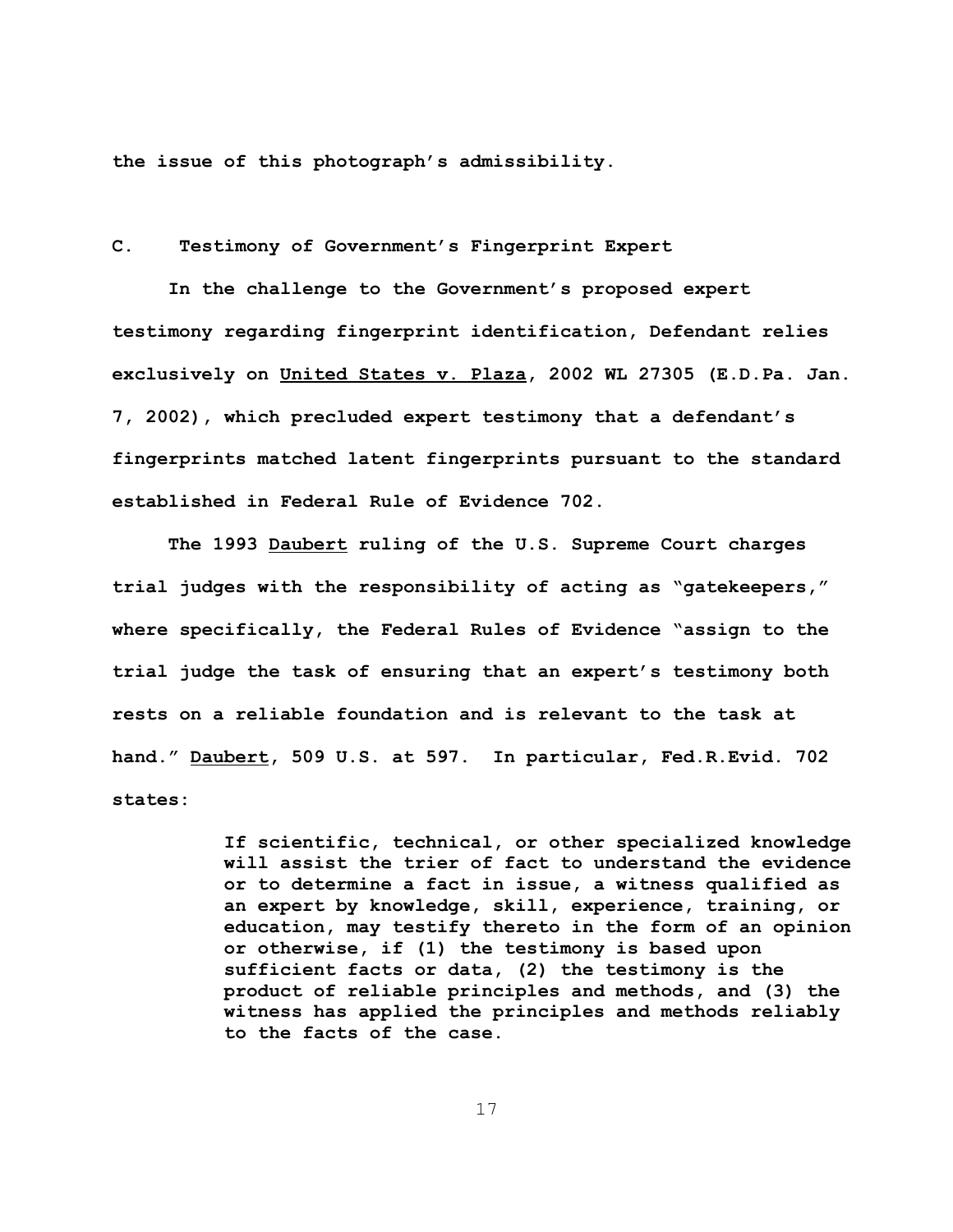**The threshold inquiry is one of relevance, in that the court must be satisfied that the proffered scientific expert testimony "is sufficiently tied to the facts" in order to assist the trier of fact to understand the evidence or to determine a fact in issue. See Kumho Tire Co., Ltd. v. Carmichael, 526 U.S. 137, 152 (1999)(discussing so called "fit" or "helpfulness" requirement).** 

**In addition, the underlying scientific methodology utilized by the expert must be assessed through a specific, multi-factored inquiry into its reliability: (1) whether the expert's technique or theory has been tested; (2) whether it has been subjected to peer review; (3) its potential rate of error; (4) the existence or maintenance of standards and controls; and (5) whether it has gained general acceptance in the relevant scientific community. See Kumho, 526 U.S. at 149-50; Daubert, 509 U.S. at 593-4; see also United States v. Kwong, 69 F.3d 663, 668 (2d Cir. 1995)(holding Daubert standard requires that "the proffered scientific evidence is both relevant and reliable").**

**The Government's proposed expert witness is a latent fingerprint examiner who has been employed as a Fingerprint Specialist at the Federal Bureau of Investigation for the last twenty years. See Govt. Mem. Law at 24-27. He is expected to testify that he identified Defendant's fingerprints on certain**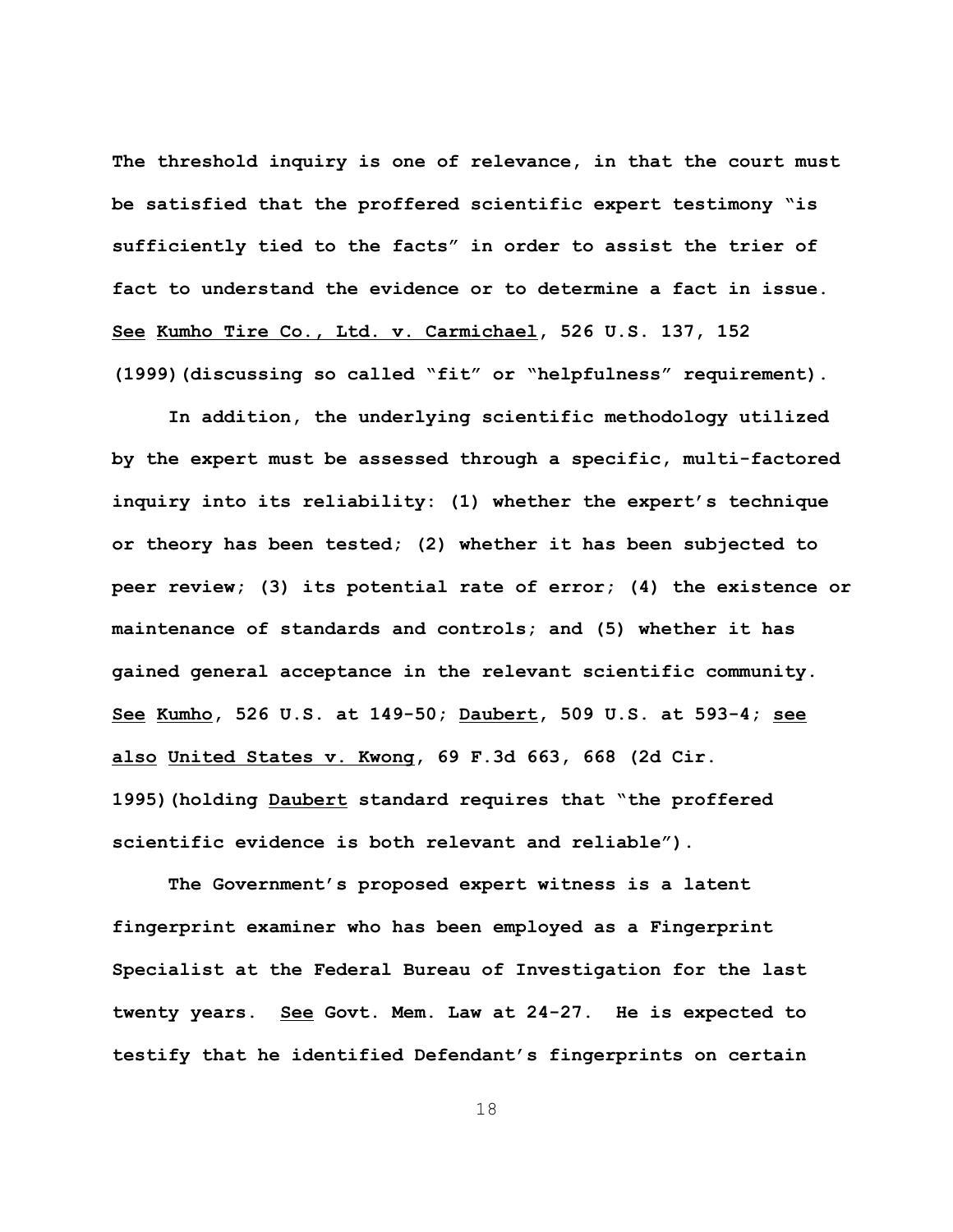**documents found in Defendant's cell at the MCC following the attack on November 1, 2000. See id. The expert attests that he utilized the FBI's methodology to conduct the fingerprint examinations in this case. See id. (describing methodology).**

**The relevance, or fit, of the fingerprint identification to disputed issues at trial is beyond doubt, so the Court is left to determine whether the proposed expert testimony on fingerprint identification satisfies the reliability inquiry under Daubert and its progeny. It is without question that fingerprint analysis has enjoyed a long history of acceptance as a scientifically sound technique for identification and has routinely been admitted as such for the purposes of criminal trials. See, e.g., United States v. Havvard, 260 F.3d 597 (7th Cir. 2000)(rejecting Defendant's contention that fingerprint analysis utilizing same FBI methodology is not scientific and is thus unreliable); United States v. Salameh, 152 F.3d 88, 128-9 (2d Cir. 1998)(stating in dicta that identification of fingerprints rested on well-settled scientific foundation); United States v. Sherwood, 98 F.3d 402, 408 (9th Cir. 1996)(asserting that the reliability of fingerprint comparisons cannot be questioned).**

**The Plaza Court, after a detailed and in-depth analysis of the basic premises of fingerprint identification, appeared to have**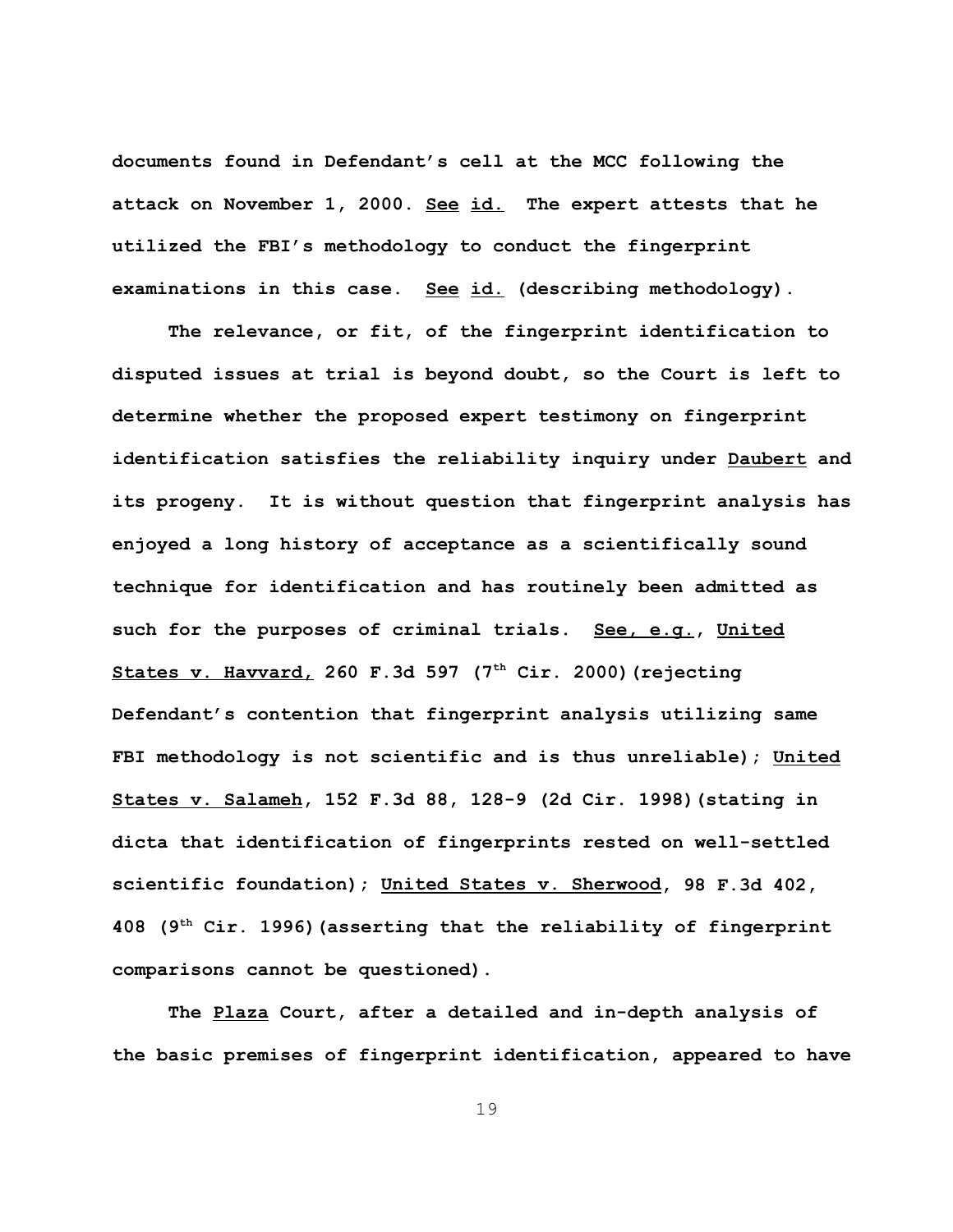**been troubled by what it repeatedly referred to as a high degree of subjectivity in the evaluation stage: "it is difficult to see how fingerprint identification--the matching of a latent print to a known fingerprint--is controlled by any clearly describable set of standards to which most examiners subscribe." Plaza, 179 F.Supp.2d at 514. Accordingly, the Plaza Court allowed the presentation of testimony as to the entirety of the fingerprint identification process, with the exception of "evaluation testimony", i.e., that a particular latent print is in fact the print of a particular person. See id. at 516.** 

**This Court is unpersuaded by such reasoning, for it hearkens to an imprudently stringent understanding of scientific objectivity. Contrary to the Plaza reasoning, the mere fact that an expert utilizes his or her expertise and training to determine whether there is enough agreement of the various print ridge formations to be able to individualize and ultimately, to "match" a print, does not constitute an absence of standards to render the technique unreliable. Rather, the methods of comparison are in fact testable such that both parties can subject prints to verification. The appropriate attack of an expert's "match" opinion is in rigorous cross-examination and the presentation of other experts to challenge the findings, not the whole-sale**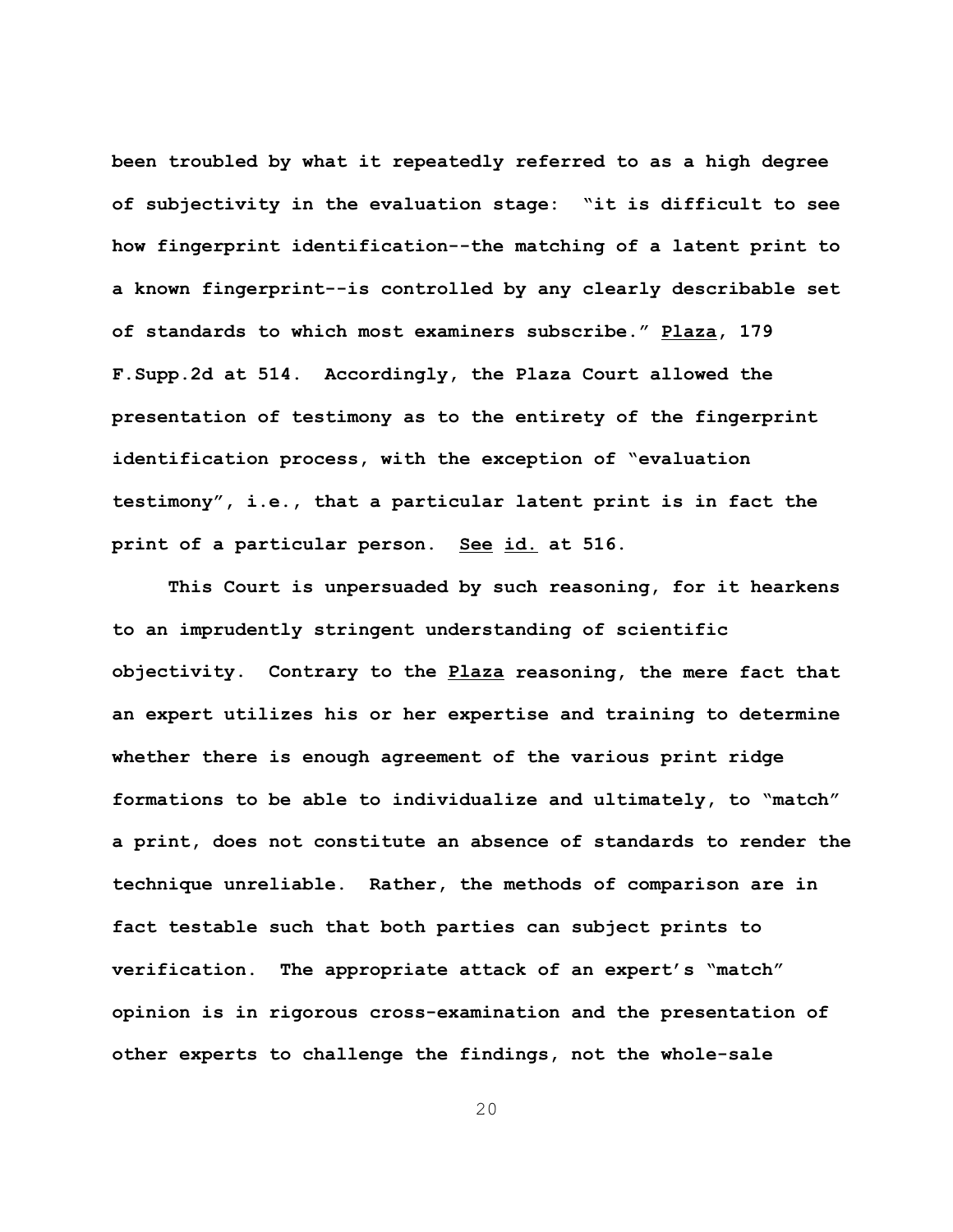**preclusion of a reliable methodology. See Daubert, 509 U.S. at 595 ("Vigorous cross-examination, presentation of contrary evidence, and careful instruction on the burden of proof are the traditional and appropriate means of attaching shaky but admissible evidence."). Indeed, such reasoning could function to render numerous categories of expert evidence, such as psychiatric or medical forensic evidence which rest in some part upon that individual's skill and experience in analyzing data, unreliable. Daubert and its progeny simply do not mandate such a conclusion.**

**This Court finds that the methodology undertaken by the Government's expert (as described in Govt. Mem. Law at 24-27) meets the Daubert standard for reliability as the generally-accepted technique for testing fingerprints and that fingerprint comparison has been subjected to peer review and publication.<sup>8</sup>**

# **III. CONCLUSION**

**Accordingly, for the aforementioned reasons, Defendant's motions for a change of venue and to preclude testimony from an**

**<sup>8</sup>Defendant lodges no objection that the Government expert's methodology deviated from the FBI methodology.**